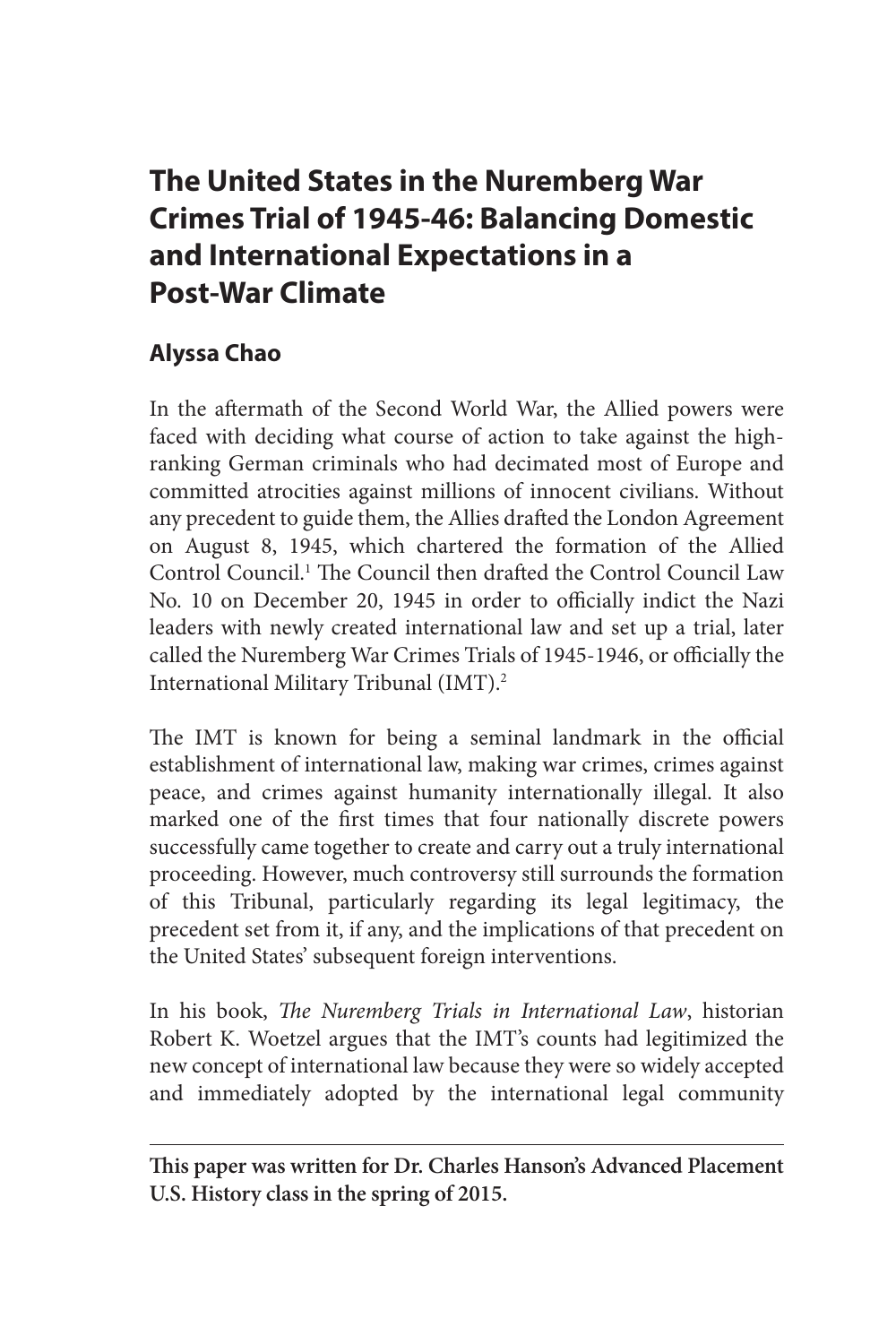afterwards, despite their being unprecedented before the Tribunal. Therefore, he argues, the valid precedents marked a legitimate change in the resolution of international war crimes.<sup>3</sup> However, other historians like Michael R. Marrus argue that the IMT was hastily formed, inadequately legal, and tainted with the political dealings of its post-war context. Thus the IMT should be considered an isolated, unrepeatable resolution to a political situation rather than a legitimate basis for precedent.4

So what was the true legacy of the International Military Tribunal? Certainly, one could argue that the Allied powers were mainly motivated to create the Tribunal out of a genuine aspiration for international justice. Accordingly, the precedent-setting end outweighed the partially flawed means and the IMT would mark a great legal step towards international peace and civility. However, it is more realistic to argue that the IMT's central purpose was to address the political concerns of a post-war environment, thus making the Tribunal a delicate balance of opposing demands from domestic civilians and international peers. As such, subsequent international interventions were justified with an illegitimate legal precedent set by the Tribunal.

#### **A Theoretical Legacy: The Optimistic Viewpoint**

It is certainly true that the Allied powers had at least in part intended for the IMT to mark a legendary change in international law and deter future acts of war. Theoretically, by establishing legal consequences for wartime misconduct, acts of aggression, and even conspiracy to attempt acts of aggression, the IMT announced that the individual would henceforth be held accountable for his or her actions, regardless of rank, nationality, or location of the crime (see Appendix A: official counts for which the Control Council Law No. 10 prosecuted German criminals). Some historians argue that these legacies were actually accomplished, despite certain drawbacks in the circumstances of the IMT, thus creating a legitimate precedent for future foreign interventions. For example, like Woetzel, historians Ann and John Tusa support this opinion by defending the Tribunal's authenticity of intention. More specifically, they endorse certain validating aspects of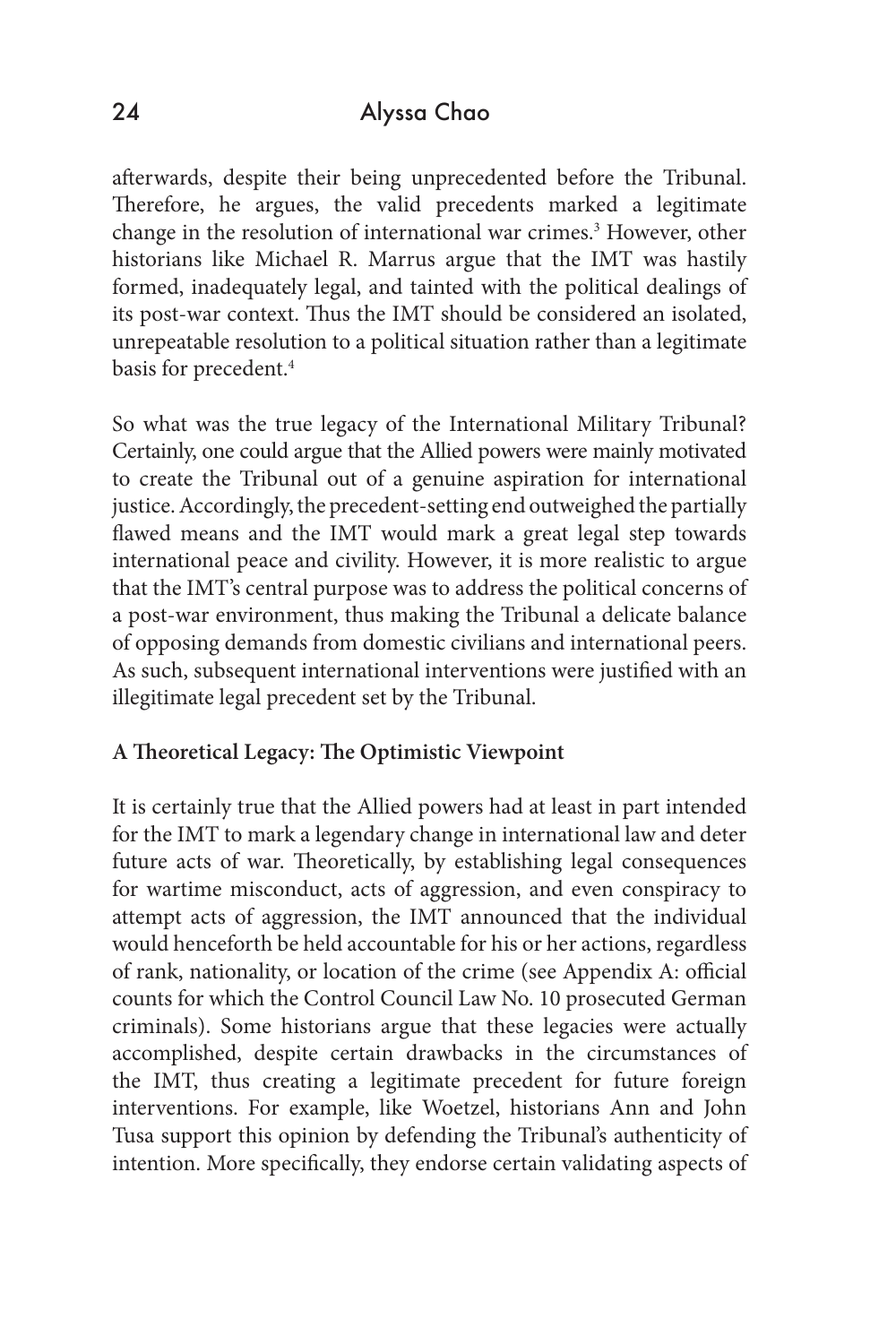the IMT, such as the prosecutions on the grounds of pre-existing laws from individual nations, the Tribunal expenses compared to those that would have been spent on a swift execution, and the results of the Tribunal themselves with three defendants acquitted and four given relatively light prison sentences.<sup>5</sup>

The genuine intent to make a lasting change in the international community was demonstrated by the fact that the Allies had tried to prevent further aggressive warfare following the First World War, but had failed. In light of that, some argued that the only solution was to try and establish an all-encompassing precedent. As Henry L. Stimson, the U.S. Secretary of War until 1945, reasoned in his 1947 essay, the results of the First World War gave the Allies no choice but to "attack the problem at its root" and figure out a sufficient method of curbing Germany's acts of aggression.<sup>6</sup> As established in the terms of the 1919 Versailles Treaty, the Allies agreed to allow the German government to internally judge their own 'war criminals' as a sovereign nation would. In place of criminal accusation, the Allies, Axis powers, and many other nations agreed to the treaty commonly known as the Kellogg-Briand Pact of 1928, which essentially denounced further aggressive warfare as a solution for international dispute.<sup>7</sup> According to his essay, Stimson believed that the world thereafter saw the instigation of aggressive warfare as a decidedly criminal act.<sup>8</sup> Stimson offers a rather hopeful viewpoint of the implications of the Kellogg-Briand Pact, as the Germans were certainly under diplomatic duress to sign it at the time. Nevertheless, the Pact still demonstrates a common agreement between international nations that Germany broke in their instigation of the Second World War. Therefore, one could argue that the IMT did not subject its defendants to *ex post facto* laws, but instead held Germany accountable for the discrepancy between its previous agreements and actions.

This bias towards action in order to deter future aggression was clearly a popular sentiment among the Allied nations, particularly in the United States. In Paul Carmack's editorial cartoon, for example, a war criminals' trial is proceeding with 'future would-be aggressors' looking on through a window (see Appendix B).<sup>9</sup> By portraying the "would-be" war aggressors as anxious bystanders to the Nazi leaders' punishment,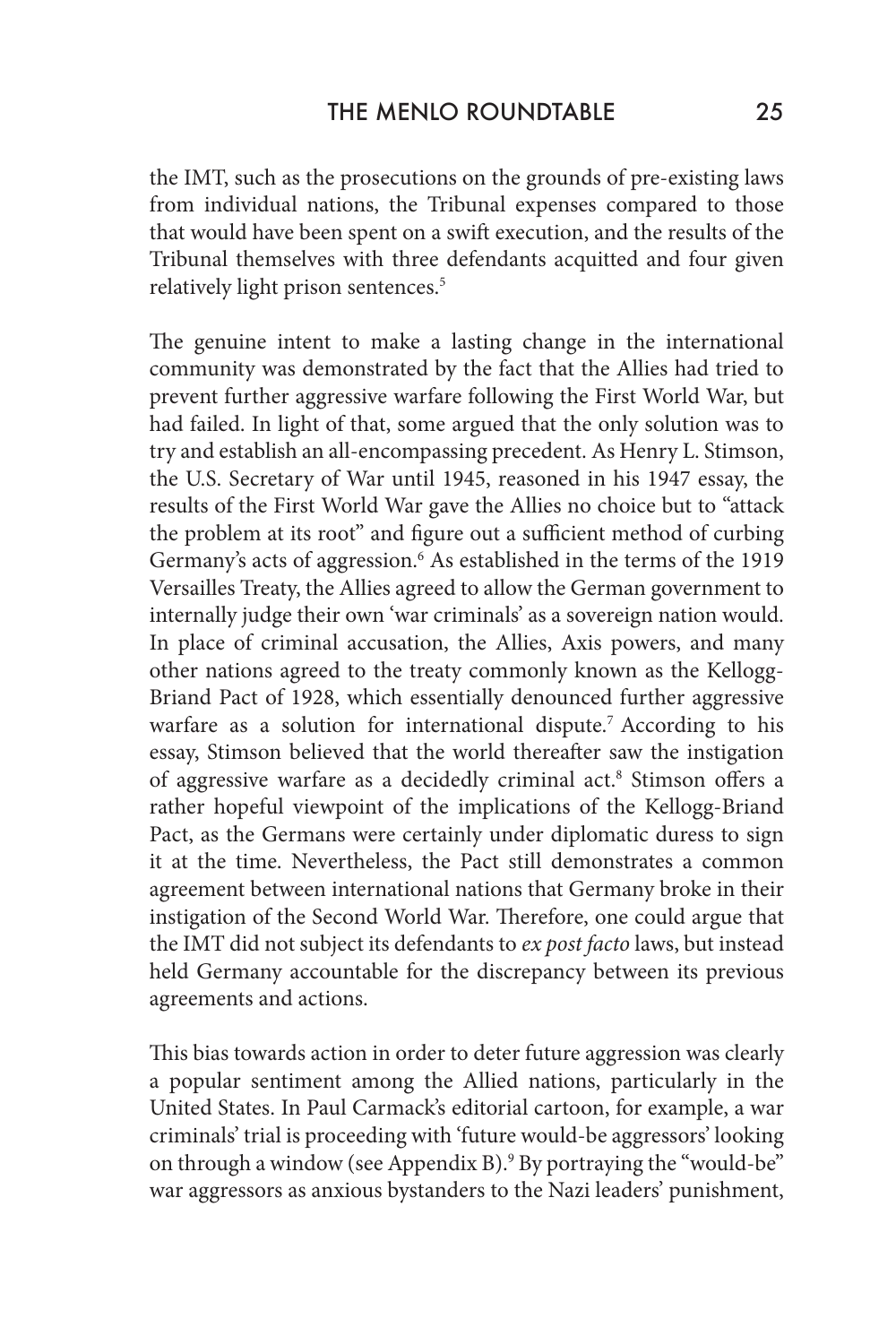Carmack argues that the Allies should use their power to pass judgment on the criminals in order to create a permanent precedent and deter other aggressors from starting unjust wars. Therefore, this genuine intent toward justice and precedents suggests that the IMT was designed to set a legitimate legacy on future interventions. However, legacy for the future was not the sole point of consideration for the Allied powers.

#### **Pressure from the Domestic Public**

Although the IMT may have been created with the intention of establishing far-reaching precedents to deter future war aggressors, justice was likely only one of many objectives for the IMT's creators. For instance, the United States and its allies had to consider the civilian public's demands to both speedily and severely punish the Nazi leaders. Indeed, American leaders were at risk of losing political favor if the public felt that their demand for retribution was not met. Because this pressure compelled the United States to punish the Nazi leaders regardless of the outcome or legality of the Tribunal, the entire creation of the IMT was more an isolated, political resolution to a major war than a precedent-setting legacy.

Firstly, it is clear that by harshly punishing the German war criminals, U.S. government leaders had much political support to gain from a majority of the American civilians. This public sentiment towards severe treatment can be best seen in Gallup's American Institute of Public Opinion (AIPO) and Office of Public Opinion Research (OPOR) polls taken from 1942 up until months before the end of the war in 1945 (see Appendix C). In them, approximately 40 out of every 100 people polled favored swift execution of the defeated Nazi leaders over any other course of action, suggesting that many Americans found no qualms with the fact that the IMT was unprecedented in its legality. In fact, most only cared that the German war leaders got what they saw as 'proper justice,' regardless of how morally legitimate their punishment may have been.10 Indeed, according to historian Michael R. Marrus, in most occupied countries, civilians demanded swift death and even torture over any seemingly impartial tribunal because, in their eyes, the Allies possessed the moral high ground.<sup>11</sup> The groups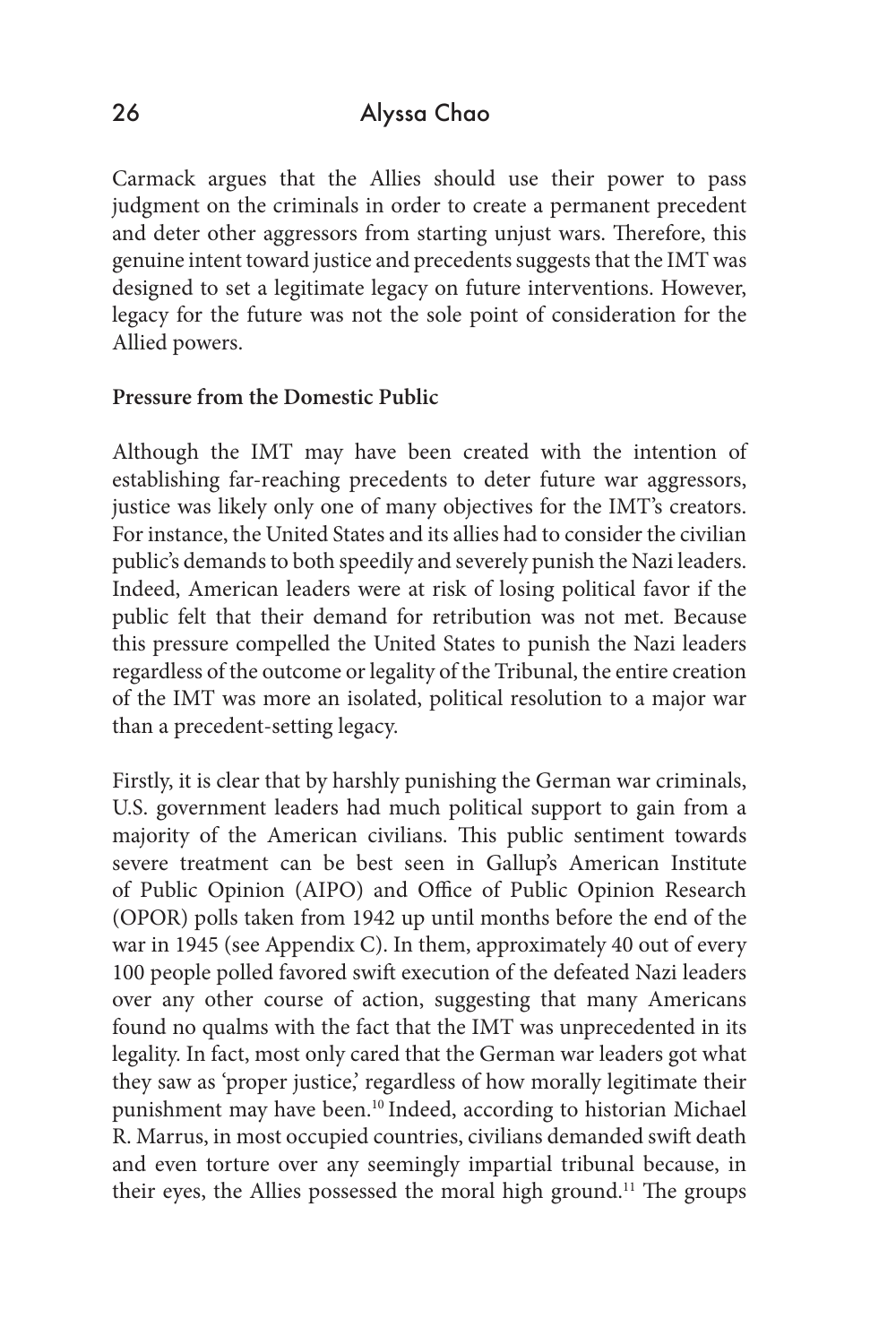that reflected America's highly moralistic views of the events in Europe were particularly disappointed by the seven Nazi defendants who were acquitted or given light prison sentences instead of death. Most prominent groups included Jewish communities and certain liberal Catholic factions who both championed harsh punishment of the German leaders on ethical grounds.<sup>12</sup> This expectation that the Allies exact retribution from the Nazi criminals on behalf of all who had suffered allowed the U.S. to overlook potential biases in their judgment while still retaining public support, even if they still had to appear impartial in front of international witnesses.

More so than the punishment itself, though, the speed with which civilians demanded the situation's resolution also pressured the Allies to construct the IMT as quickly as they did, thus forgoing the finished craftsmanship of a legitimately conducted trial. *The Washington Post*  editorial entitled "Nuremberg Delay" effectively represents the public's impatience for the consequences of the Nazi leaders' crimes. *The Post*  editorial team argued that Justice Robert Jackson, as the IMT's chief American prosecutor, should tolerate no further delay of the Tribunal, even if the United States ceased peaceful negotiation with the rest of the Allies and proceeded without their consent.<sup>13</sup> Although these writers may have demonstrated an overly simplistic and unrealistic perception of a complex situation, they still speak to a popular expectation among the laypeople of America in a heated post-war environment.

This expectation for speed was in fact so widespread and extreme that American representatives acknowledged the pressure's influence in their reports back to President Roosevelt. In Justice Jackson's June 6, 1945 "Report to the President," for example, Jackson explained that he must always bear in mind the public's "deep sense of urgency about these trials" when negotiating with other Allied representatives. He also emphasized his people's hopes that "brigands" would be personally punished and future wars would be prevented through the establishment of international law, particularly after they sacrificed so much to get it.14 Pressure from the civilian public had clearly compelled the United States representatives to negotiate more aggressively in the planning of the Tribunal.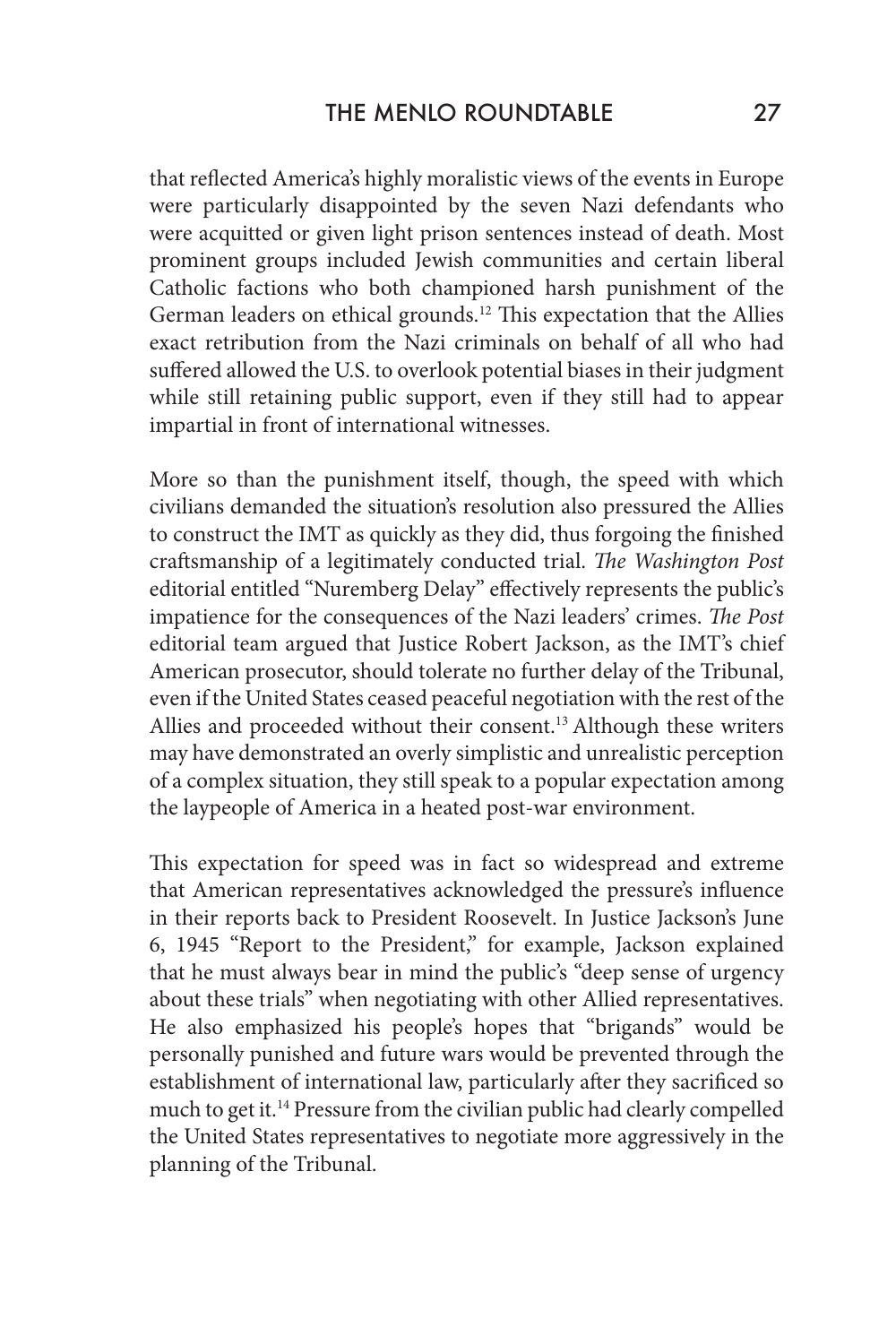Furthermore, the public's demands were even powerful enough to warrant an official response from American leaders like FDR, as shown by his public "Statement Condemning War Crimes" in 1944, in which he incriminates German war leaders and promises the American public that they will be pursued and delivered up to justice.15 FDR fortified his political support and popularity from the American majority by reassuring them that their demands for retribution would be addressed through the Tribunal. These external political factors which influenced the U.S. government's actions indicate that the IMT was born at least in part out of external pressures rather than true intent to set precedents against war aggressors. Therefore, the Tribunal should be treated as an isolated political event with little lasting impact, at least legally.

#### **Pressure from International Peers**

On the other hand, the United States also had to consider the opposing expectations and potential judgment of its international peers. Because the Allies could not risk appearing too partial and therefore corrupted to international critics, but also couldn't risk being too lenient from the civilian perspective, they were compelled to balance the two political expectations and formulate the complex blend that made up the IMT. These political concerns regarding various international predicaments indicate that the United States representatives had many factors in mind when designing the IMT.

First, keep in mind that no type of international trial had ever happened before, not to mention one so publicized, so personal, or so expansive in respect to the allegations explored. The IMT was also distinctive because the roles of prosecutor and defendant were played by the conqueror and the conquered, but it was not acknowledged as such a victor's punishment. This was most likely because the World Wars were the first to involve myriad other international bystanders; this unique interconnectedness caused a need for a transparent and impartial resolution to the war. So for the first time, the entire world would witness and have a stake in the outcome of such a trial. Justice Jackson clearly had that fact in mind, particularly when using it to defend the United States' jurisdiction in overseeing and leading the Tribunal's prosecution. In his "Opening Statement before the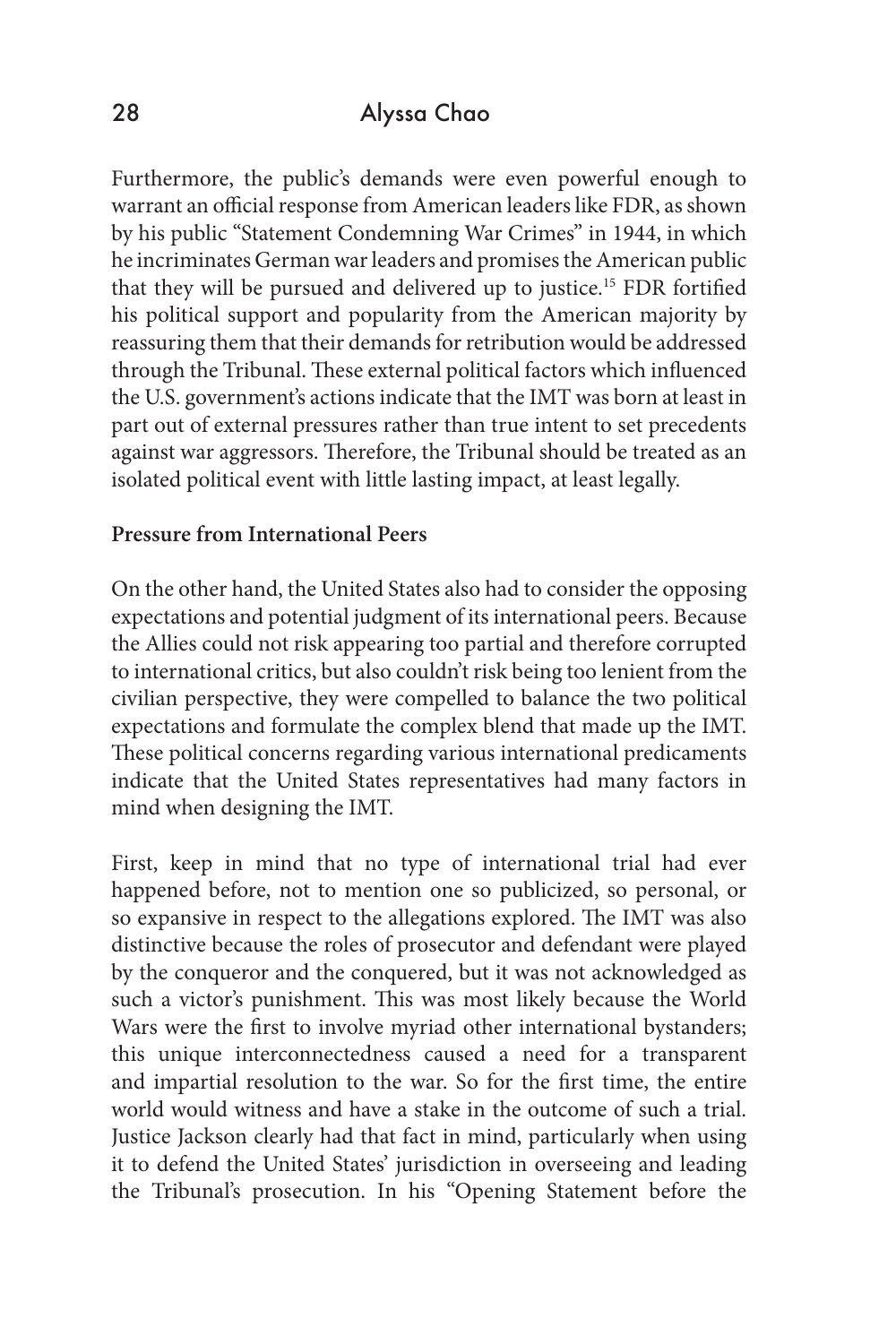International Military Tribunal," Jackson argued that the attention of the international community compelled the U.S. and Allies to judge the Nazi war criminals impartially because they would be treated with the same documented justice if they ever ended up conquered in war.<sup>16</sup> In order to reduce criticism from the IMT's wide audience, the Allies had to make sure the Tribunal appeared as unbiased as possible about the fate of the Nazi leaders. Jackson even goes so far as to call the IMT "one of the most significant tributes that Power has ever paid to Reason."17

Such criticism of the IMT was indeed looming over the Allies at the time, as exemplified by the personal account of Friedrich Rainer, an Austrian Nazi sympathizer who was compelled to testify in the Tribunal. When discussing the actual lasting effects of the IMT, Rainer predicted that future wars will in no way be impeded or humanized. In fact, they may be even more likely to happen because the Tribunal was conducted ultimately as a form of victor's justice, no matter how impartially the Allies may have presented it.<sup>18</sup> Although entirely biased as an ex-follower of the Nazis, he was one of many to point out the idealism embedded within the motivations and justifications for creating the IMT as a supposedly more civil method of exacting punishment. With people like Rainer witnessing the outcome of the Tribunal, their doubt certainly influenced the Allied powers at least in part to keep the judgment balanced with others' expectations.

In addition to the evident criticism from ex-followers in occupied Germany, there were indeed other groups who skeptically regarded the United States' direction in Nuremberg. According to historian William J. Bosch, for example, international lawyers of the time revealed just how slippery the slope was that the Allies straddled. As experts with intimate knowledge of international law and legal philosophy, certain lawyers argued that Nuremberg's condemnation of war aggression was clearly born out of the Allies' preconceived assumptions rather than a legitimate legal foundation.<sup>19</sup> However, the IMT's legality is much more complicated than a simple yes or no because it was essentially the first of its kind. It was not conducted according to any single country's legal structures nor was it an unceremonious execution, as many civilians had wished. Foreign affairs scholars and historians of the time indeed demonstrated the complexity of the situation through their disapproval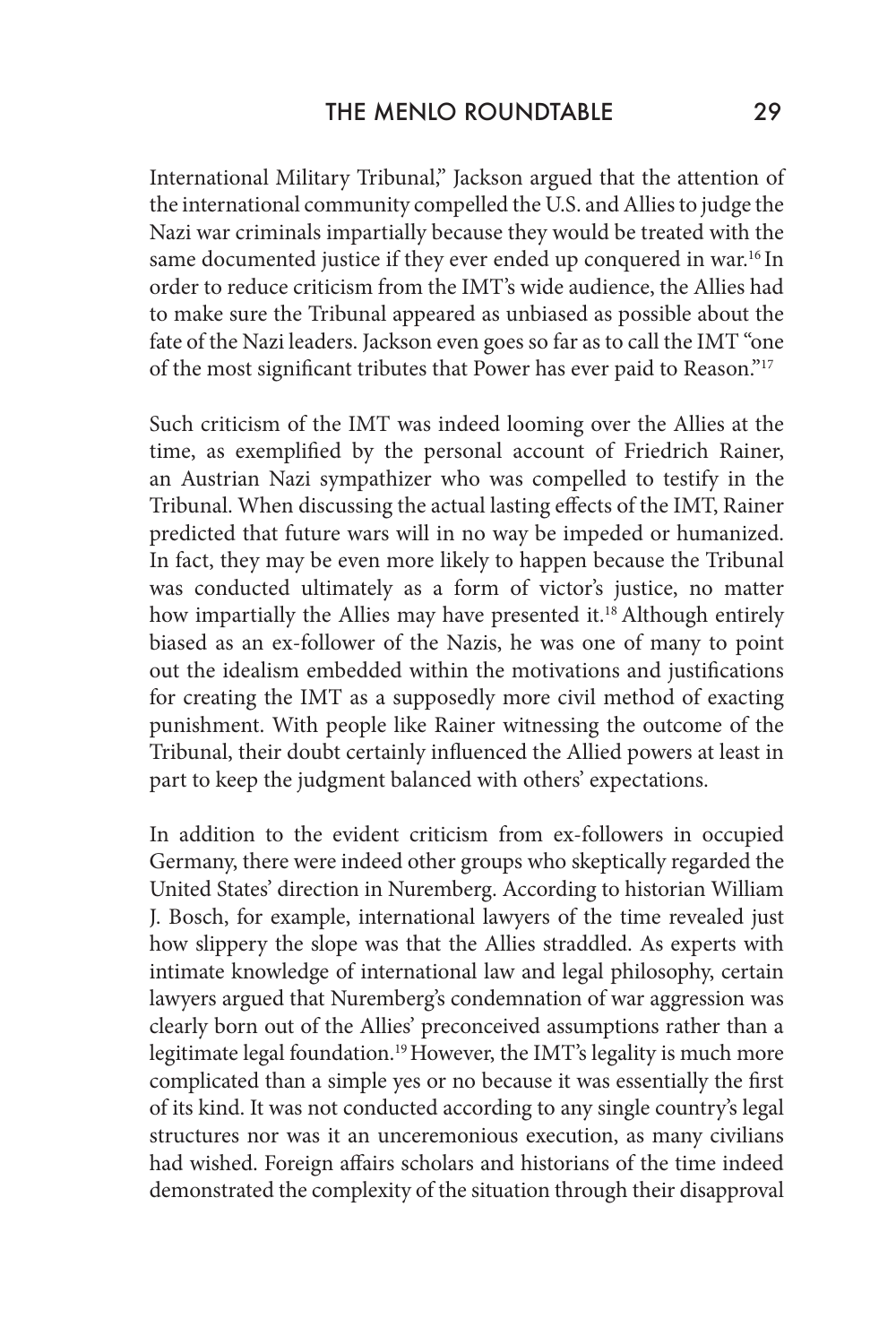of the IMT, made particularly significant because a vast majority of them agreed on this subject.<sup>20</sup> Even the Allied military systems were also wary of severe Nazi punishment. As soldiers within a similarly rigid hierarchy of power as the Nazi armies, some objected to the proceedings on the basis that the jury intentionally disregarded the defense of some who were ordered to commit crimes by a superior.<sup>21</sup> Some also became uncomfortably aware that these consequences would be enforced upon every nation's military, including their own, and yet none of the Americans or others had been formally accused of misconduct.

While none of these groups were particularly interested in calling attention to themselves, they still represented key points of objection to the Tribunal that the American government was seriously conscious of. Some of the groups were even regarded as experts in international events such as the IMT and posed potential threats to the reputation of the entire international council, not to mention America's claims to international jurisdiction in the first place. So in order to maintain a just and authoritative reputation to the international parties, the Allies had to ensure that the IMT at least appeared unbiased.

In addition to fearing any one critic discounting their legitimacy, the United States also had to consider the post-war political situation still being resolved in Germany at that time. More specifically, as historian Michael R. Marrus points out, the United States was still particularly concerned about the continuing threat of Nazism throughout Europe. In order to deter its further spread, the Allies had to ensure that the IMT's verdict established a strong condemnation of the ideology.<sup>22</sup> Only then could Germany be thoroughly de-Nazified and neutralized for Americans to potentially ally with against the Soviet Union in the distant, but looming, future. The consideration of all of these differing opinions result in the Allies, and especially the U.S. government, having to simultaneously balance political interests and diplomatic expectations all while serving the primary objective of punishing the Nazis.

#### **American Hypocrisy: Foreign Policy with the Soviet Union**

Even more crucial in the United States' eyes than containing Nazism in Europe, however, was the immediate need to sustain peaceful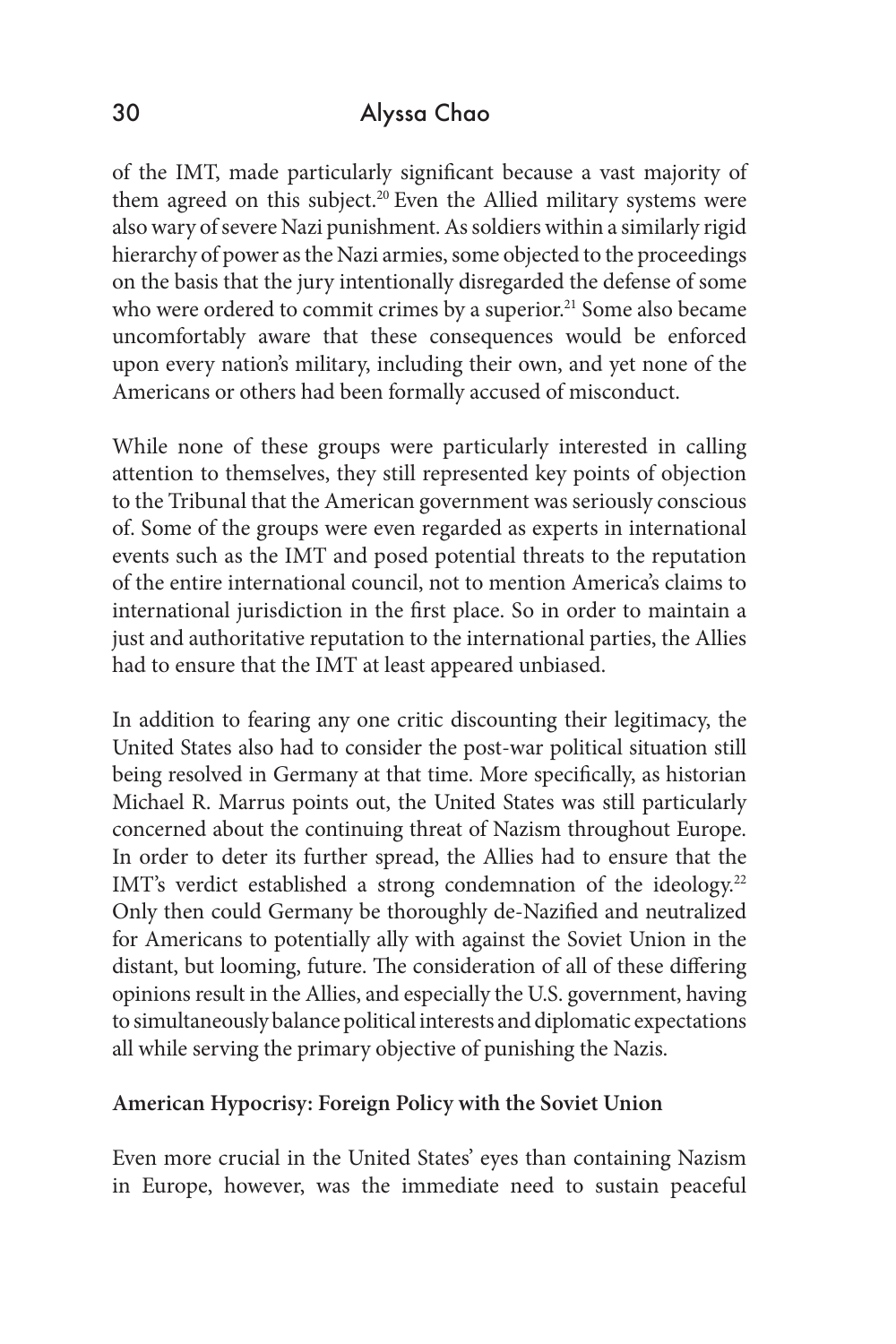relationships with its allies throughout the whole tribunal process. After all, the entire Nazi prosecution and the ultimate establishment of consequences for war crimes relied on the four powers collectively carrying out their actions as an agreed international body. As shown by the minutes of the London Conference for the preparation of the IMT on July 23, 1945, negotiation was still fraught with ideological dissent and subtle deal-making, despite the Allies' collective goal to remain a united force. Once it became clear that the four powers could not easily reach a decision on certain key aspects of the Tribunal, such as its location and which nation would have principle jurisdiction over it, Justice Jackson began making threats of American withdrawal from participation if they couldn't have the trial in Nuremberg and start the proceedings without further delay. He also argued that, should the war criminals be divided upon whatever occupied zone they committed their crimes in, the United States would have enough territory, criminals, and evidence to conduct a trial without the others' consent, as many American civilians had called for.<sup>23</sup> Certainly a far better lawyer than politician, Jackson's attempts to secure the U.S.'s dominance over the Tribunal were unsophisticated to say the least, but they did produce results. Nevertheless, it is clear that diplomatic negotiation with the other Allied powers was an immediate and relevant concern of the United States throughout the entire Tribunal's process.

Most importantly out of all of America's allies, though, the United States had to work the hardest to sustain the already tenuous rapport with the Soviet Union. By overlooking the Soviets' (and in fact their own) guilt as stated by the laws set in Nuremberg, the United States essentially illegitimized the legacy of the IMT. In the political context of America's post-war relationship with the Soviet Union, the common enemy that both were allied against had just been defeated and the only goal still in common with the Russians was the resolution of that defeat. With Cold War tensions already present in American and Soviet minds, one of the last few plans they could both agree on without potentially starting another war among the victors was the formation of the Tribunal, and even those negotiations were "deeply entrenched [in differing] commitments of ideology and national interest."24 As described by Sidney S. Alderman, the Special Assistant to the Attorney General of the United States at Nuremberg, the U.S. went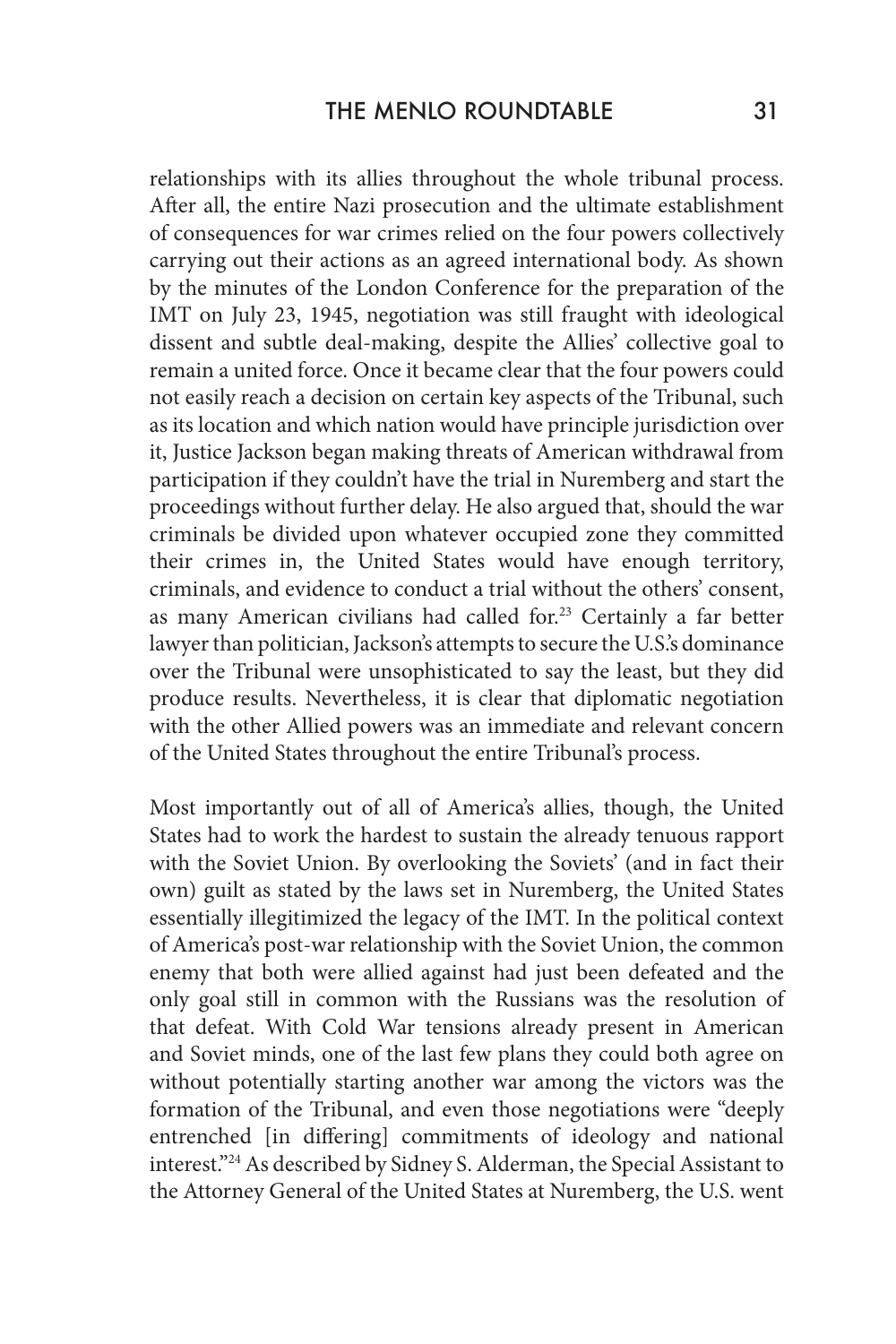to great lengths to avoid confrontation or even insinuations against the conduct, views or motives of the Soviet Union. This included calling to attention actions such as the tacit Nazi-Soviet Pact made during the war and the transparently aggressive Soviet invasion of Poland in 1939. He goes on to conclude that the IMT was successfully created for the sole reason that the Soviets and Americans had the same ultimate objective throughout the process: to try and condemn criminals of the Axis powers.<sup>25</sup> Because the United States representatives were bound by the political need to remain peaceful with their allies in order to effectively try the Nazi leaders, they had to create a double standard of acceptable war conduct.

#### **Nuremberg's True Legacy: A Fifty Year Long Redemption?**

While these interpretations don't necessarily speak to how morally legitimate the counts set in Nuremberg should *theoretically* be, it is clear that the IMT was tainted by the political interests of the time and was not the precedent-setting legacy that some idealists argue it was. Rather than a seminal legacy deterring future aggressive warfare, the IMT was more of an isolated resolution to an unrepeatable political circumstance. All aggressive warfare and misconduct against humanity since the Second World War is evidence to the fact that the IMT's intended legacy of preventing future wars was most decidedly not accomplished. Not only did the unique politics of the post-war climate inhibit this Tribunal from establishing the legitimate precedent that it could have, but international politics continued to render its rules dishonored and ignored, at least until very recently. This reality is shown by the fact that the IMT's laws were arguably never enforced for a whole fifty years until the 1990s, when the United Nations Security Council established international tribunals to investigate, record, and prosecute misconduct in war and atrocities against humanity.26

To many historians, the 1993 International Criminal Tribunal for the investigation of "ethnic cleansing" in the former Yugoslavia marked a near revival of the Nuremberg spirit, only this time supported by years of preparation and legal credibility. Similar investigations began for the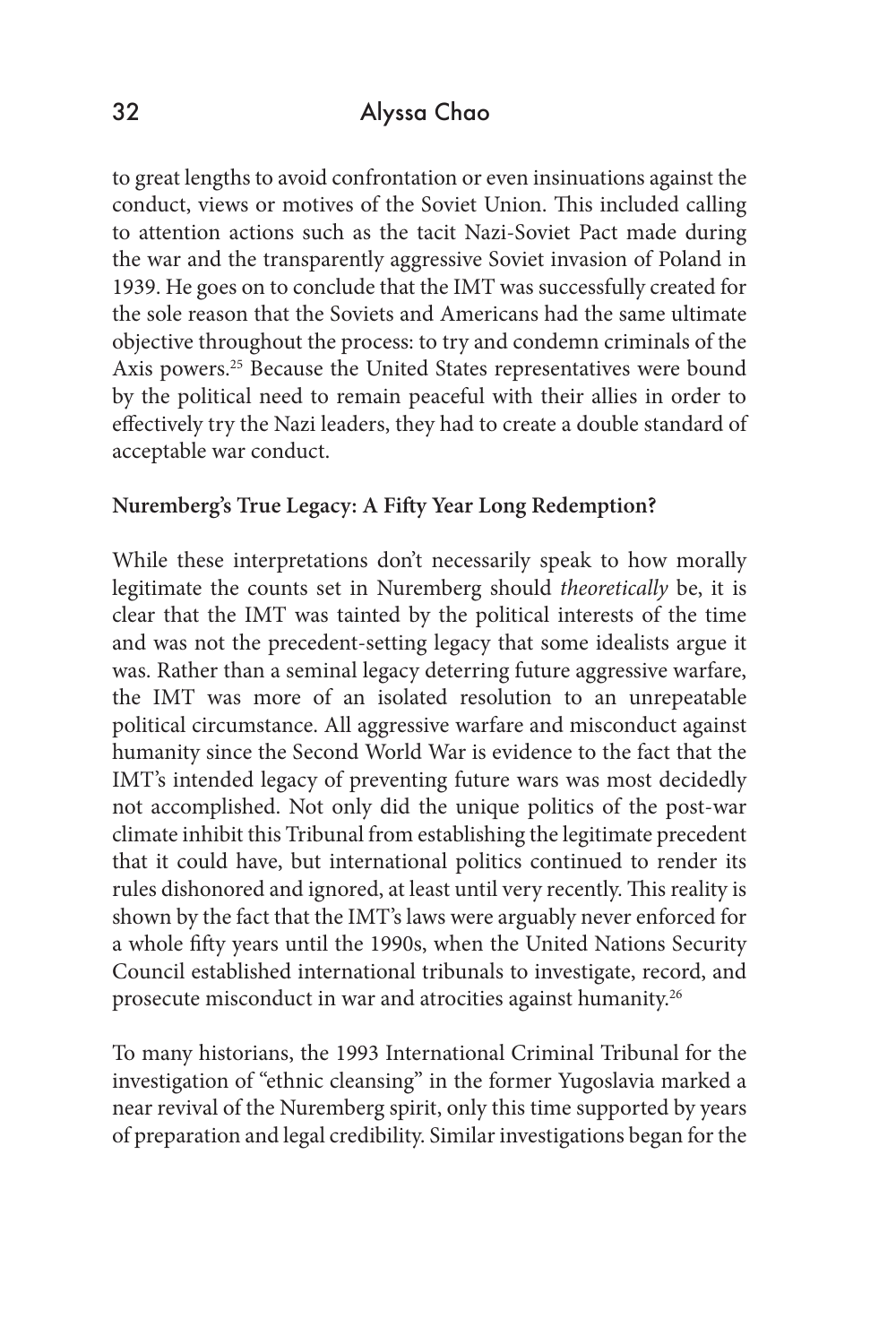genocide in Rwanda a year later in 1994.27 Even as recently as this year, the International Criminal Court, established by the United Nations in 2002, announced intentions to begin human rights cases against crimes committed on Palestinian land. The United States, however, may still have yet to answer for much of its military misconduct committed in foreign countries throughout the years.<sup>28</sup> While it still looks like true change will forever be mired down by political obstacles, the international community has nevertheless presented its aspirations to uphold the spirit that at least partially initiated the IMT after over fifty years. It is perhaps an idealistic but hopeful sentiment that the rather tainted legacy of the International Military Tribunal may yet be redeemed by future international creations.

#### **Appendix A**

Control Council Law No. 10, Article II

1. Each of the following acts is recognized as a crime:

(a) Crimes against Peace. Initiation of invasions of other countries and wars of aggression in violation of international laws and treaties, including but not limited to planning, preparation, initiation or waging a war of aggression, or a war of violation of international treaties, agreements or assurances, or participation in a common plan or conspiracy for the accomplishment of any of the foregoing.

(b) War Crimes. Atrocities or offenses against persons or property constituting violations of the laws or customs of war, including but not limited to, murder, ill treatment or deportation to slave labour or for any other purpose, of civilian population from occupied territory, murder or ill treatment of prisoners of war or persons on the seas, killing of hostages, plunder of public or private property, wanton destruction of cities, towns or villages, or devastation not justified by military necessity.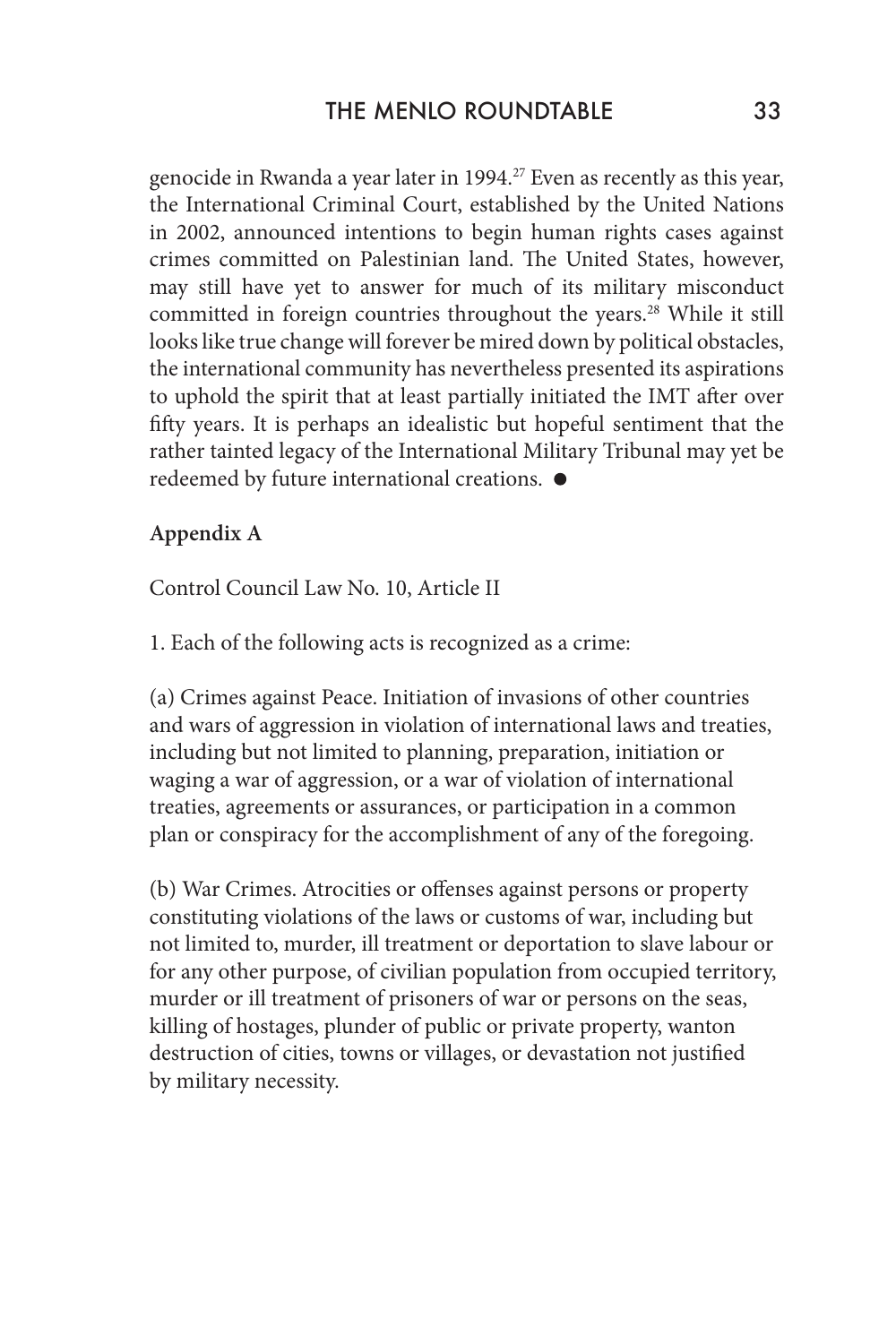(c) Crimes against Humanity. Atrocities and offenses, including but not limited to murder, extermination, enslavement, deportation, imprisonment, torture, rape, or other inhumane acts committed against any civilian population, or persecutions on political, racial or religious grounds whether or not in violation of the domestic laws of the country where perpetrated.

(d) Membership in categories of a criminal group or organization declared criminal by the International Military Tribunal.

2. Any person without regard to nationality or the capacity in which he acted, is deemed to have committed a crime as defined in paragraph 1 of this Article, if he was (a) a principal or (b) was an accessory to the commission of any such crime or ordered or abetted the same or (c) took a consenting part therein or (d) was connected with plans or enterprises involving its commission or (e) was a member of any organization or group connected with the commission of any such crime or (f) with reference to paragraph 1 (a) if he held a high political, civil or military (including General Staff) position in Germany or in one of its Allies, co-belligerents or satellites or held high position in the financial, industrial or economic life of any such country.

3. Any persons found guilty of any of the crimes above mentioned may upon conviction be punished as shall be determined by the tribunal to be just. Such punishment may consist of one or more of the following:

(a) Death.

(b) Imprisonment for life or a term of years, with or without hard labor.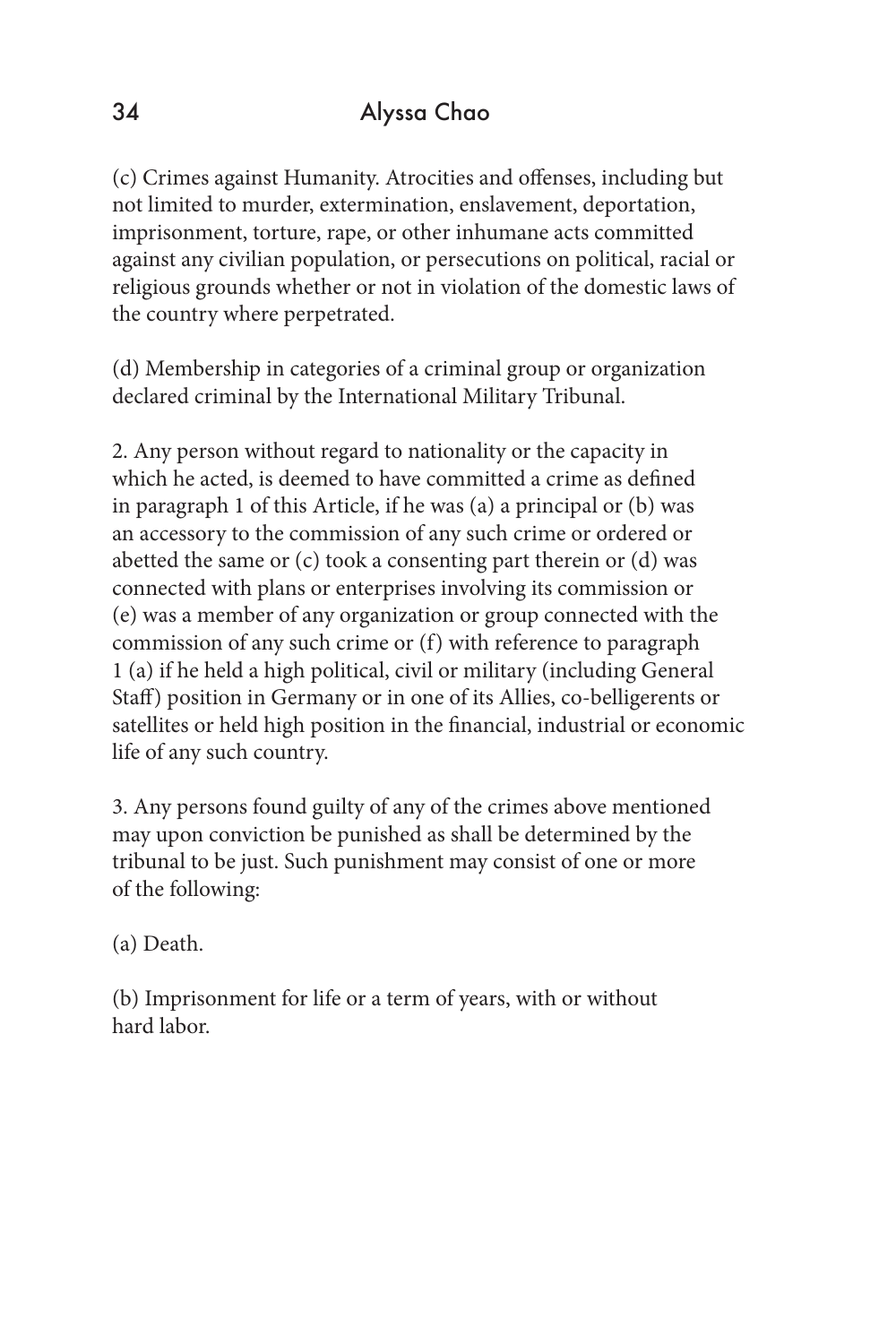(c) Fine, and imprisonment with or without hard labour, in lieu thereof.

(d) Forfeiture of property.

(e) Restitution of property wrongfully acquired.

(f) Deprivation of some or all civil rights.

Any property declared to be forfeited or the restitution of which is ordered by the Tribunal shall be delivered to the Control Council for Germany, which shall decide on its disposal.

4. (a) The official position of any person, whether as Head of State or as a responsible official in a Government Department, does not free him from responsibility for a crime or entitle him to mitigation of punishment.

(b) The fact that any person acted pursuant to the order of his Government or of a superior does not free him from responsibility for a crime, but may be considered in mitigation.

5. In any trial or prosecution for a crime herein referred to, the accused shall not be entitled to the benefits of any statute of limitation in respect to the period from 30 January 1933 to 1 July 1945, nor shall any immunity, pardon or amnesty granted under the Nazi regime be admitted as a bar to trial or punishment.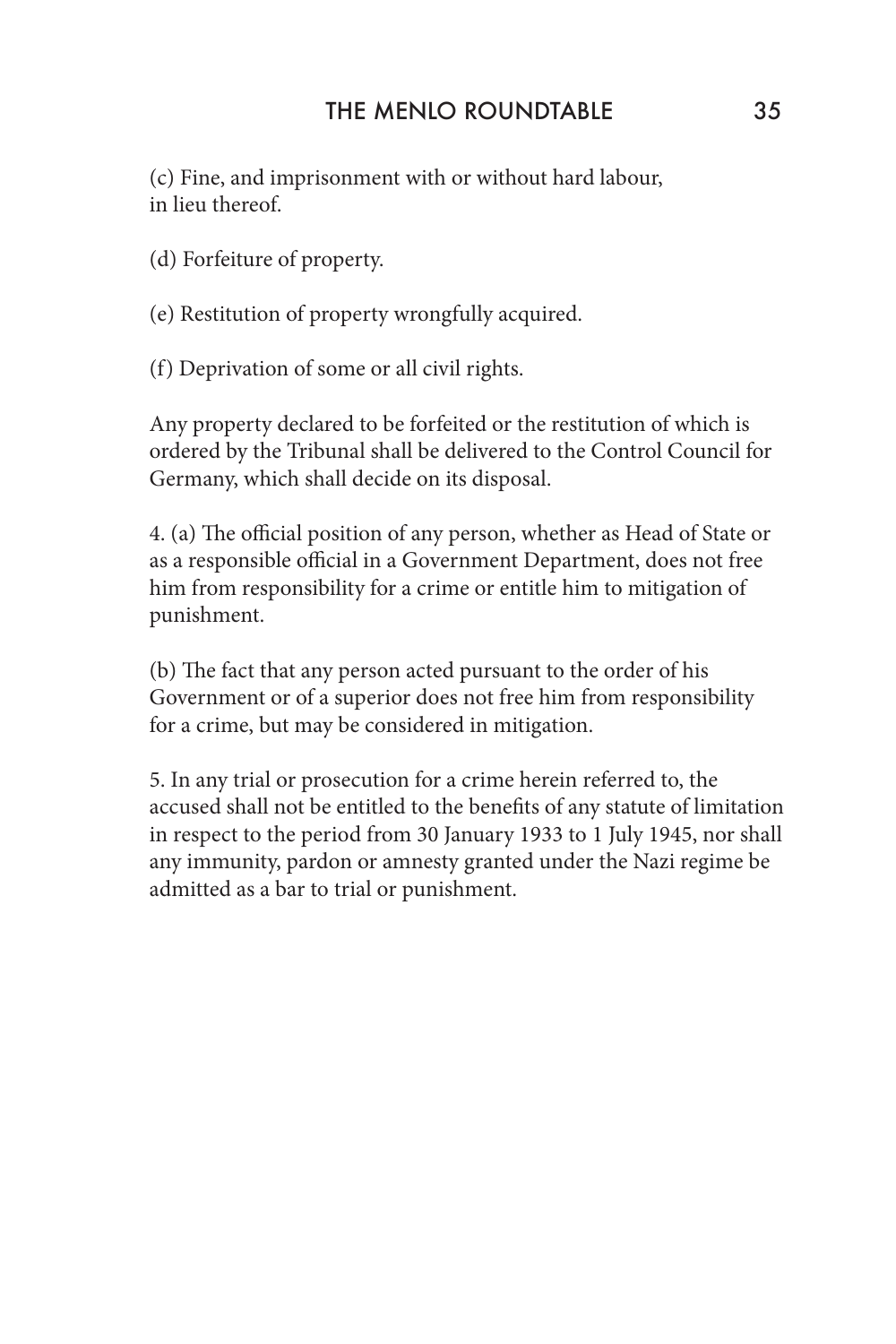# **Appendix B**

Paul Carmack, *The Christian Science Monitor* editorial cartoon (October 19, 1945).

**Another Reason for Firmness** 

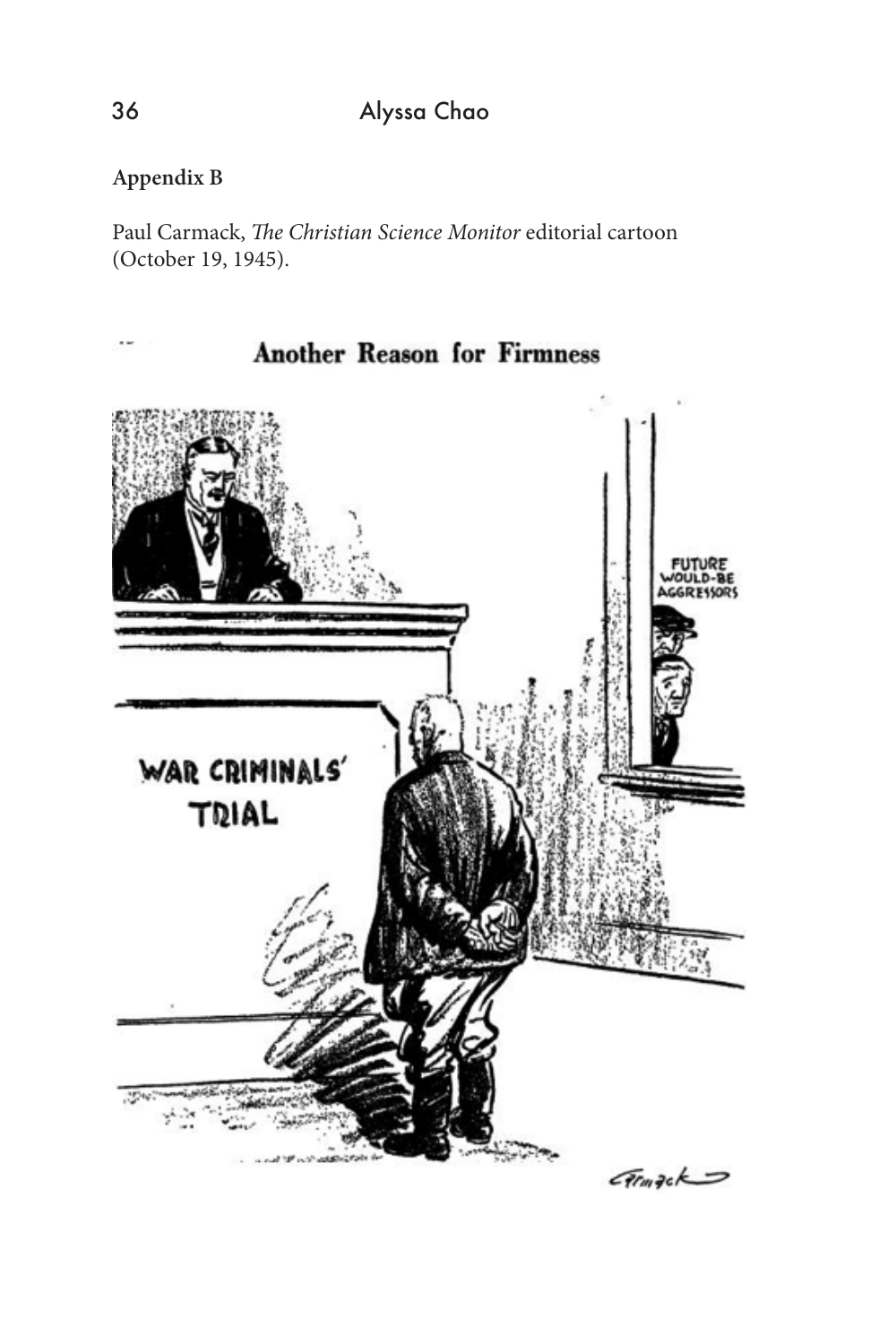# **Appendix C**

Roper and Gallup's American Institute of Public Opinion (AIPO) and Office of Public Opinion Research (OPOR) polls on Nazi leader treatment (March 26, 1942 – April 27, 1945).

| 945                                                                                                                                                                                                              | ruary,<br>1945                                                    | 15, 1942                                                                                   | Iune 9,                                                           | arch 26<br>1942                                            |                           |
|------------------------------------------------------------------------------------------------------------------------------------------------------------------------------------------------------------------|-------------------------------------------------------------------|--------------------------------------------------------------------------------------------|-------------------------------------------------------------------|------------------------------------------------------------|---------------------------|
|                                                                                                                                                                                                                  | Dall                                                              | HOT                                                                                        | <b>HPO</b>                                                        | HOdC                                                       | POLL                      |
| After the war, what do<br>done with members of<br>you think should be<br>claiming that they com-<br>mitted crimes under or-<br>end themselves by<br>he Nazi Party who de-<br>ders of higher-ups in<br>the party? | After the war is over<br>how should we treat the<br>Nazi leaders? | When the war is over in<br>Germany, how do you<br>hink we should treat<br>he Nazi leaders? | should we treat the Nazi<br>eaders?<br>After the war is over, how | should we treat Nazi<br>leaders?<br>If we win the war, how | <i><b>UESTION</b></i>     |
| $\overline{a}$                                                                                                                                                                                                   |                                                                   |                                                                                            | $\overline{a}$                                                    |                                                            | None of our<br>Affair     |
|                                                                                                                                                                                                                  |                                                                   | $\sigma$                                                                                   |                                                                   | co                                                         | <b>Take Power</b>         |
|                                                                                                                                                                                                                  | $\infty$                                                          | $\overline{b}$                                                                             | $\overline{53}$                                                   |                                                            | <b>Be Lenient</b>         |
|                                                                                                                                                                                                                  |                                                                   |                                                                                            |                                                                   |                                                            | <b>Hard Labor</b>         |
| 51                                                                                                                                                                                                               | $\Xi$                                                             | a.                                                                                         | $\overline{5}$                                                    |                                                            | Trials                    |
|                                                                                                                                                                                                                  | $\overline{5}$                                                    | $\overline{1}$                                                                             |                                                                   | $\infty$                                                   | Isolate-Exile             |
| CO.                                                                                                                                                                                                              |                                                                   |                                                                                            |                                                                   |                                                            | Reeducate                 |
| 42                                                                                                                                                                                                               | 13                                                                | E                                                                                          | $\overline{\mathcal{C}}$                                          | 17                                                         | Imprison                  |
|                                                                                                                                                                                                                  | $\overline{ }$                                                    | <b>GY</b>                                                                                  | $\overline{c}$                                                    | $\overline{\omega}$                                        | Torture                   |
| 51                                                                                                                                                                                                               | 41                                                                | H                                                                                          | 35                                                                | th                                                         | Kill Them                 |
|                                                                                                                                                                                                                  |                                                                   | <b>DI</b>                                                                                  | <b>GT</b>                                                         | $\sigma$                                                   | As they<br>treated others |
|                                                                                                                                                                                                                  |                                                                   |                                                                                            |                                                                   | ಲ                                                          | Forgive                   |
|                                                                                                                                                                                                                  |                                                                   |                                                                                            |                                                                   | co                                                         | Control                   |
|                                                                                                                                                                                                                  | 18                                                                |                                                                                            |                                                                   | $\mathbf{N}$                                               | Punish                    |
| 15                                                                                                                                                                                                               |                                                                   | bā.                                                                                        | Ċ٦                                                                | 山                                                          | <b>Other Answers</b>      |
|                                                                                                                                                                                                                  | <b>GY</b>                                                         | $\infty$                                                                                   | 局                                                                 | <b>on</b>                                                  | No Opinion                |
|                                                                                                                                                                                                                  |                                                                   | ь                                                                                          | illa.                                                             |                                                            | No Answer                 |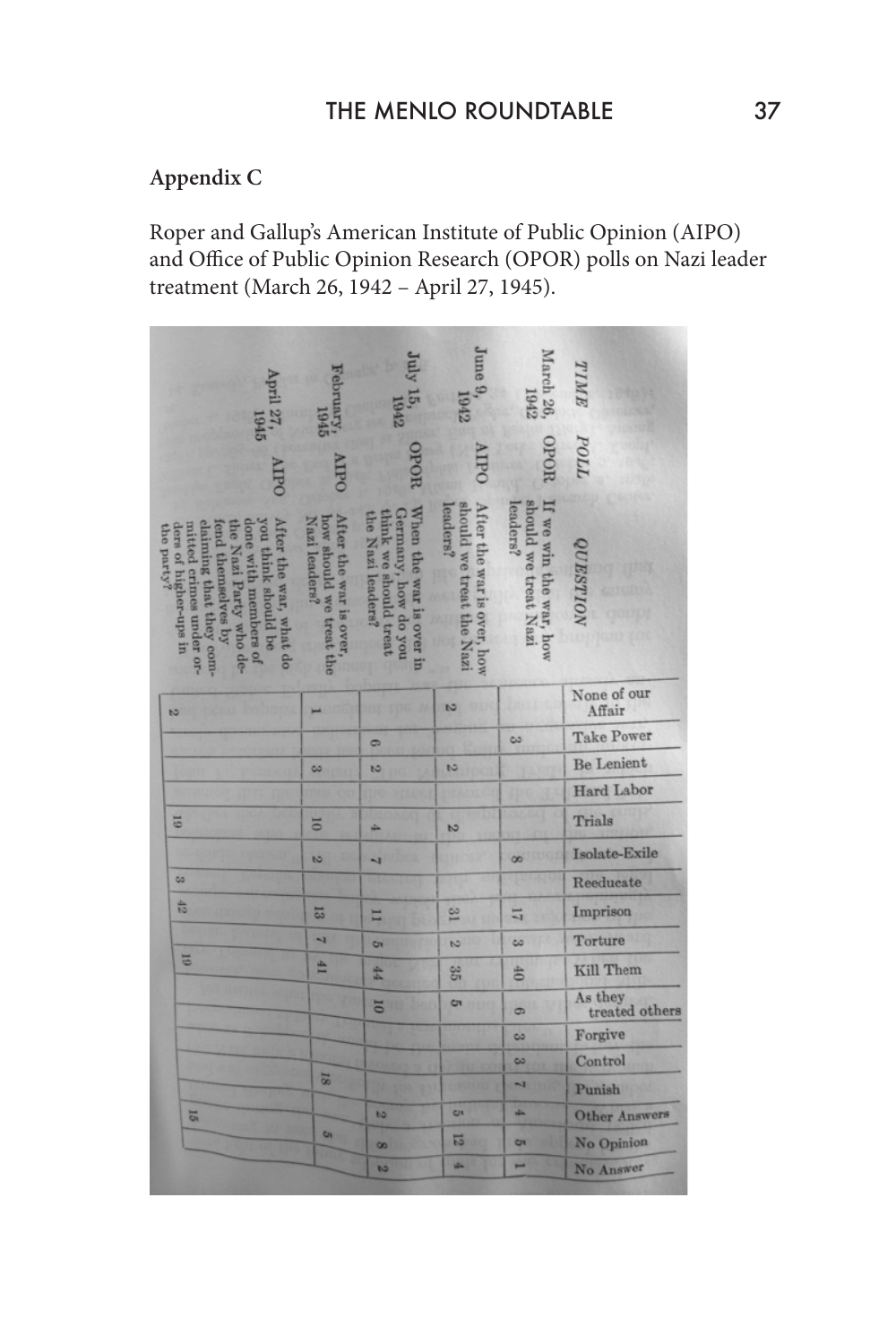**Notes**

1. International Military Tribunal, "London Agreement of 8 August 1945," in *Trial of the Major War Criminals before the International Military Tribunal* (Nuremberg: International Military Tribunal, 1947), 1:8-9.

2. Control Council, "Control Council Law No. 10," in *Final Report to the Secretary of the Army on the Nuernberg War Crimes Trials under Control Council Law* No. 10, ed. Telford Taylor (Washington D.C.: Government Printing Office, 1949), 6.

3. Robert K. Woetzel, *The Nuremberg Trials in International Law* (New York: Praeger, 1960), 242-44.

4. Michael R. Marrus, "The Nuremberg Trial: Fifty Years Later," *American Scholar* 66, no. 4 (1997): 568.

5. Ann Tusa and John Tusa, *The Nuremberg Trial* (New York: Atheneum, 1984), 488-89.

6. Henry L. Stimson, "The Nuremberg Trial: Landmark in Law," *Foreign Affairs* 25, no. 2 (January 1947): 2.

7. League of Nations, "International Treaty Providing for the Renunciation of War," in *United States Statutes at Large*, ed. United States Congress (Washington D.C.: United States Congress, 1931), 46:2343. Note that the "International Treaty Providing for the Renunciation of War" was the technical title that the United States Congress gave for the treaty commonly referred to as the Kellogg-Briand Pact signed at Paris on August 27, 1928.

8. Stimson, "The Nuremberg Trial: Landmark," 2.

9. Paul Carmack, "Another Reason for Firmness," cartoon, *Christian Science Monitor*, October 19, 1945.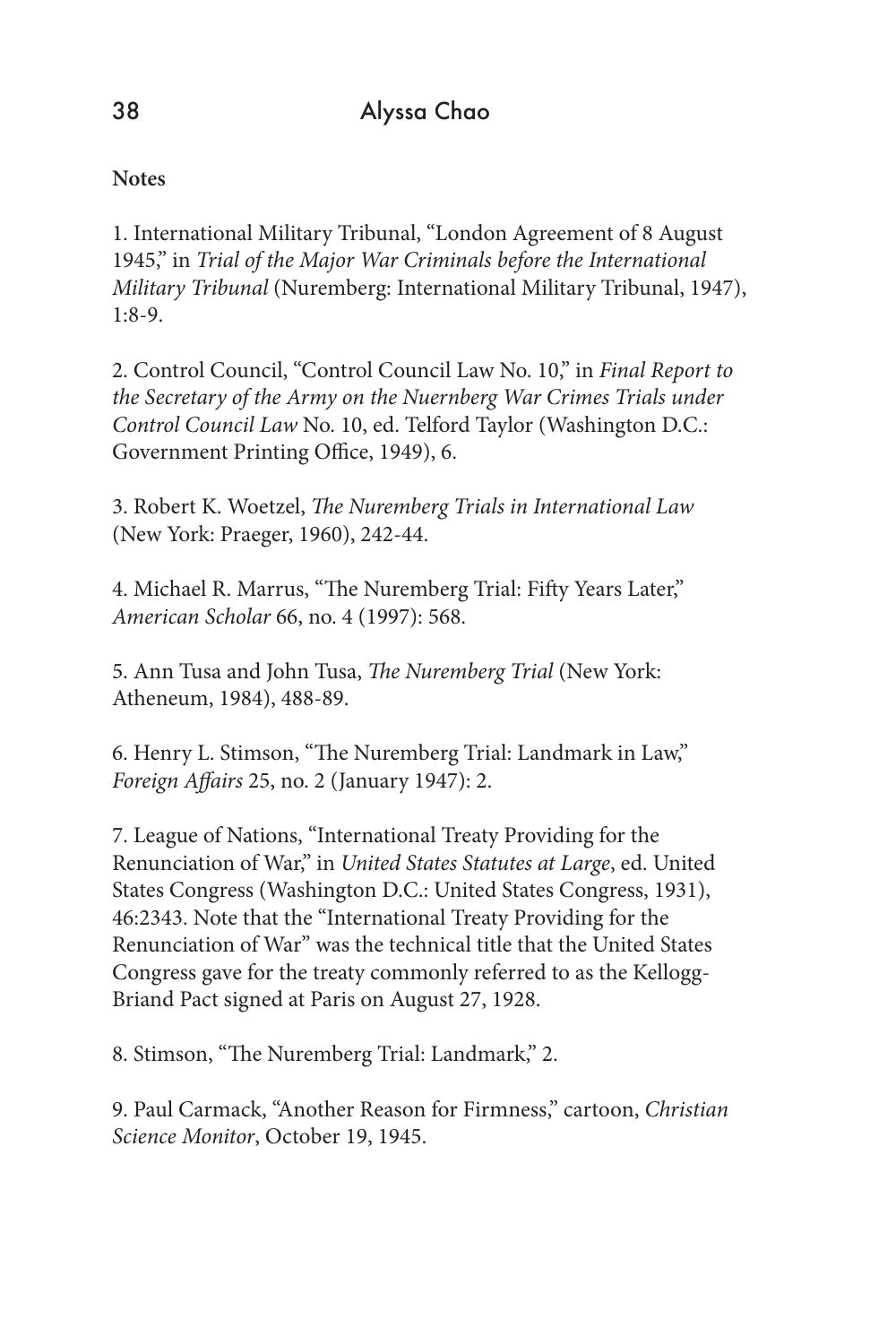10. American Institute of Public Opinion and Office of Public Opinion Research, "Opinions about the Treatment of German War Criminals," table, in *Judgment on Nuremberg: American Attitudes toward the Major German War Crime Trials*, by William J. Bosch (Chapel Hill: University of North Carolina Press, 1970), 92-93.

11. Marrus, "The Nuremberg Trial: Fifty Years Later," 568.

12. William J. Bosch, *Judgment on Nuremberg: American Attitudes Toward the Major German War-Crime Trials* (Chapel Hill: University of North Carolina Press, 1970), 118, 126.

13. "Nuremberg Delay," *The Washington Post*, September 20, 1945.

14. Robert H. Jackson to Franklin Delano Roosevelt, June 6, 1945.

15. Franklin Delano Roosevelt, "Statement Condemning War Crimes" (speech, March 24, 1944).

16. Robert H. Jackson, "Opening Statement before the International Military Tribunal" (speech, Nuremberg, Germany, November 21, 1945).

17. Ibid.

18. Friedrich Rainer, My Internment and *Testimony at the Nuremberg War Crimes Trial: The Account of Friedrich Rainer, Austrian Nazi* (Lewiston: Edwin Mellen Press, 2006), 99-110.

19. Bosch, *Judgment on Nuremberg*, 40.

20. Ibid., 145-47.

21. Ibid., 166-67.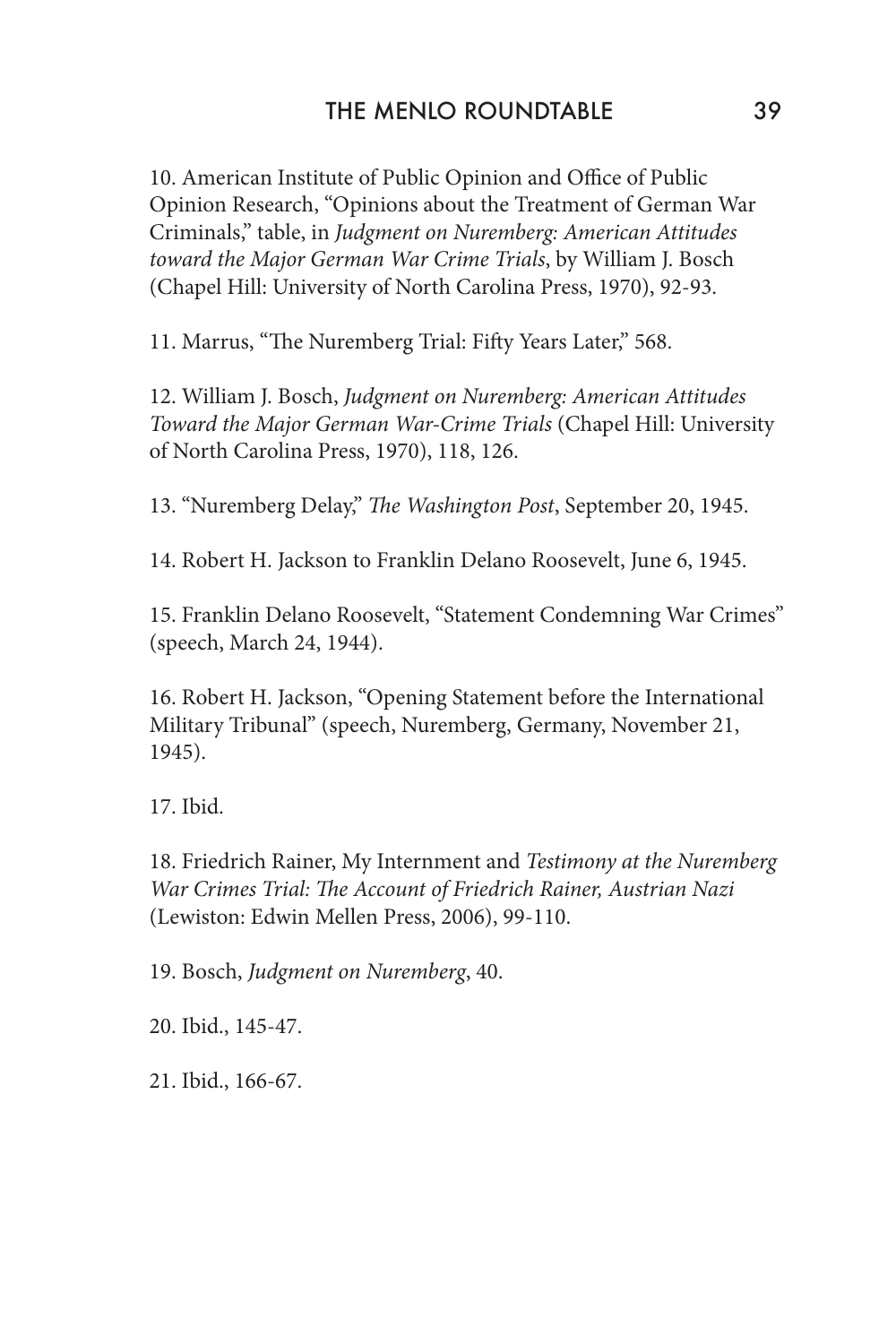22. Michael R. Marrus, *The Nuremberg War Crimes Trial 1945-46: A Documentary History* (New York: Bedford/St. Martin's, 1997), 253.

23. Robert H. Jackson, *Report of Robert H. Jackson, United States Representative to the International Conference on Military Trials, London 1945* (Washington, D.C.: Department of State, 1949), 3 43-45. Note that this book is in part comprised of the minutes of the conference proceedings in London that prepared the IMT.

24. Marrus, *A Documentary History*, 48.

25. Sidney S. Alderman, "Negotiating on War Crimes Prosecutions, 1945," in Raymond Dennet and Joseph E. Johnson, eds., *Negotiating with the Russians* (Boston: World Peace Foundation, 1951) 49-53; Marrus, A Documentary History, 246.

26. Diane F. Orentlicher, "A Half Century of Silence: The Politics of Law," 1995, in *War Crimes: The Legacy of Nuremberg*, ed. Belinda Cooper (New York: TV Books, 1999), 107-11.

27. Belinda Cooper, *War Crimes: The Legacy of Nuremberg* (New York: TV Books, 1999), 115.

28. Somini Sengupta, "Is the War Crimes Court Still Relevant?" *The New York Times*, January 10, 2015.

# **Bibliography**

### *Primary Sources*

Alderman, Sidney S. "Negotiating on War Crimes Prosecutions, 1945." In Raymond Dennett and Joseph E. Johnson, eds., *Negotiating with the Russians*, Boston: World Peace Foundation, 1951.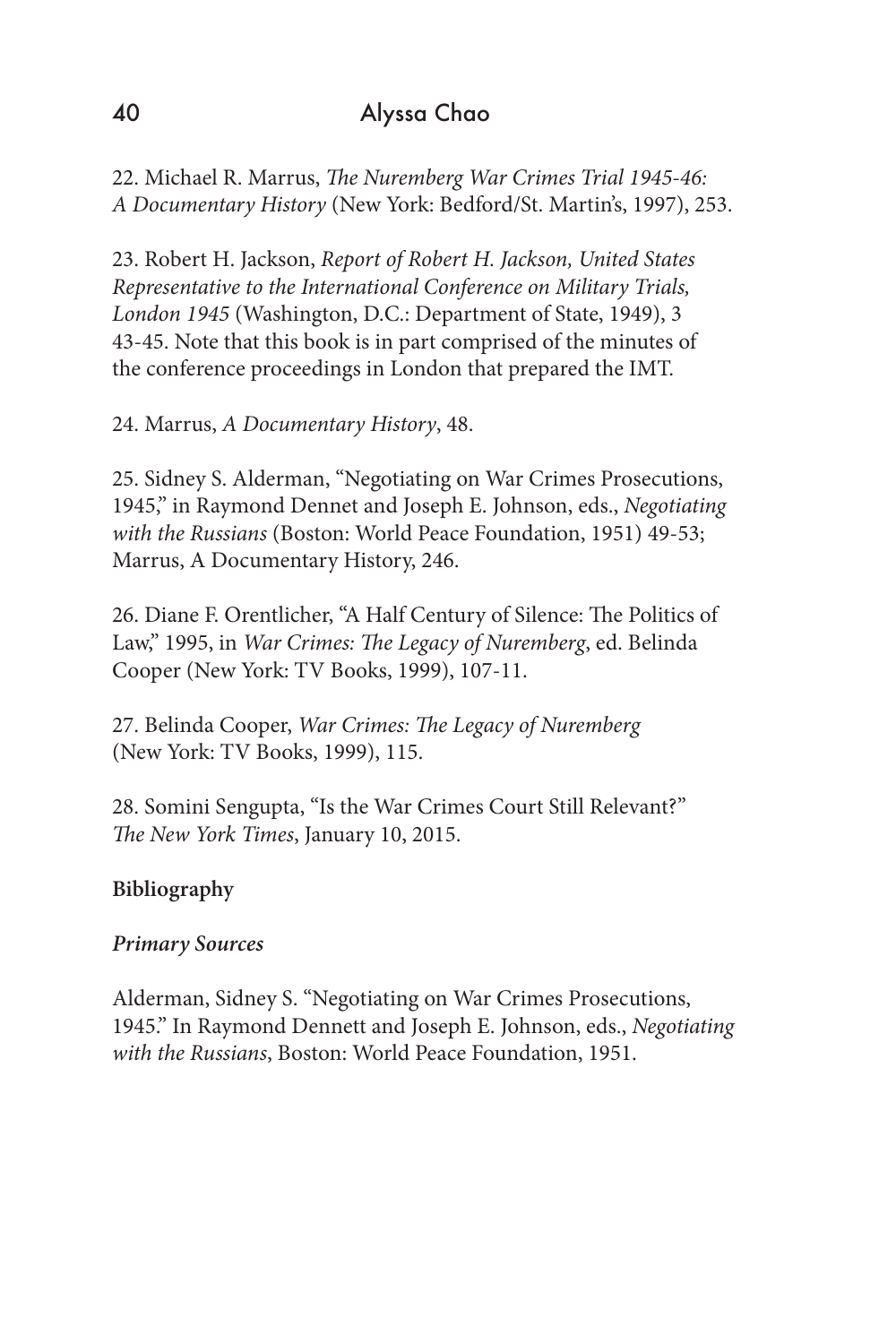American Institute of Public Opinion and Office of Public Opinion Research. "Opinions about the Treatment of German War Criminals." Table. In J*udgment on Nuremberg: American Attitudes toward the Major German War Crime Trials*, by William J. Bosch. Chapel Hill: University of North Carolina Press, 1970.

Carmack, Paul. "Another Reason for Firmness." Cartoon, *The Christian Science Monitor*, October 19, 1945.

Control Council. "Control Council Law No. 10." In *Final Report to the Secretary of the Army on the Nuernberg War Crimes Trials under Control Council Law* No. 10, edited by Telford Taylor. Washington, D.C.: Government Printing Office, 1949.

International Military Tribunal. "London Agreement of 8 August 1945." In *Trial of the Major War Criminals before the International Military Tribunal*. Vol. 1. Nuremberg: International Military Tribunal, 1947.

Jackson, Robert H. "Opening Statement before the International Military Tribunal." Speech, Nuremberg, November 21, 1945.

Jackson, Robert H. *Report of Robert H. Jackson, United States Representative to the International Conference on Military Trials, London 1945*. Washington D.C.: Department of State, 1949.

Jackson, Robert H. Robert H. Jackson to Franklin Delano Roosevelt, Nuremberg, Germany, June 6, 1945.

League of Nations. "International Treaty Providing for the Renunciation of War." In U*nited States Statutes at Large*, edited by United States Congress, 2343. Vol. 46. Washington D.C.: United States Congress, 1931.

Rainer, Friedrich. *My Internment and Testimony at the Nuremberg War Crimes Trial: The Account of Friedrich Rainer, Austrian Nazi*. Edited by Maurice Williams. Lewiston: Edwin Mellen Press, 2006.